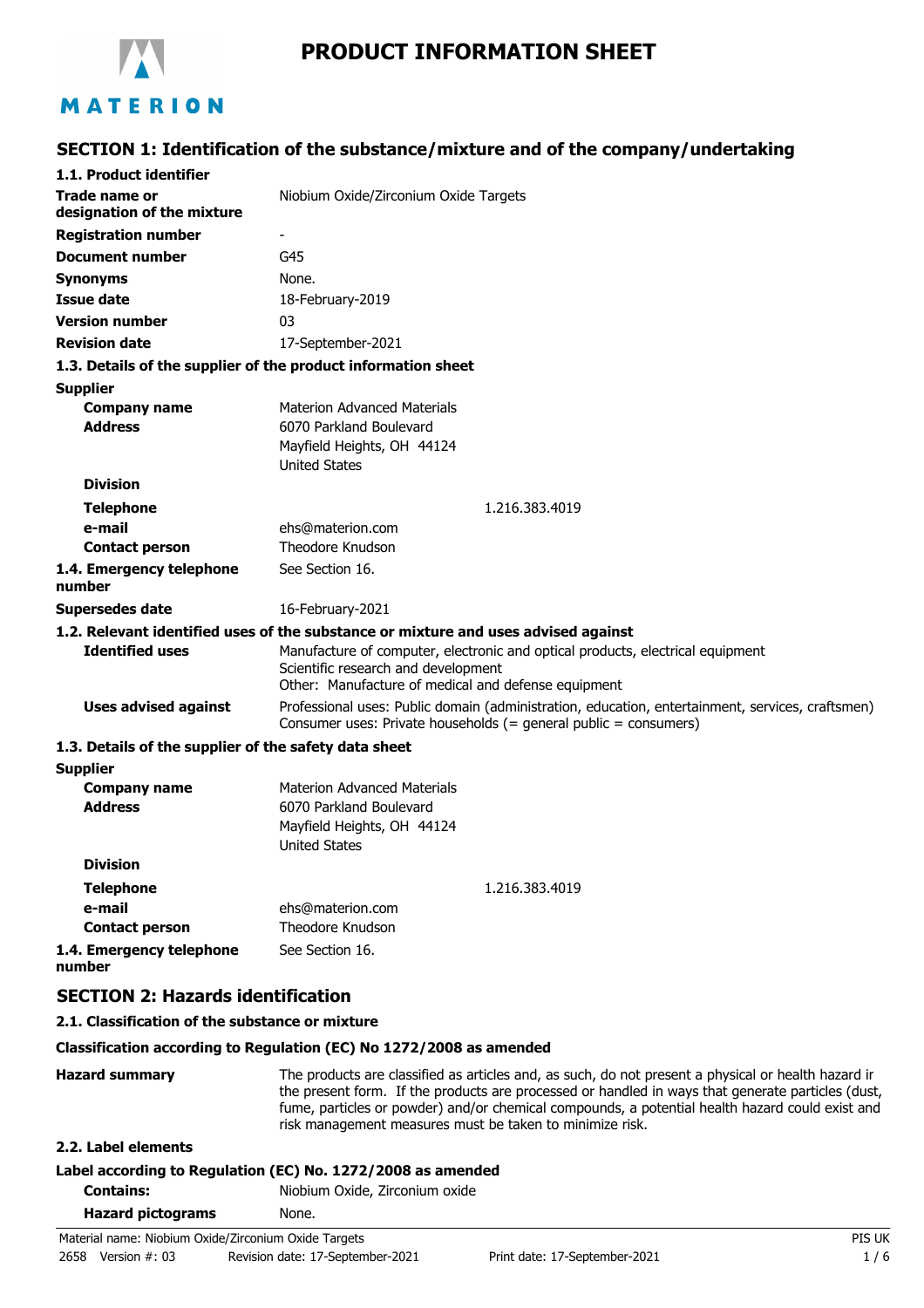| Signal word                       | None.                                                                                                                                                                                                                                                                 |
|-----------------------------------|-----------------------------------------------------------------------------------------------------------------------------------------------------------------------------------------------------------------------------------------------------------------------|
| <b>Hazard statements</b>          | The material as sold in solid form is generally not considered hazardous. However, if the process<br>involves grinding, melting, cutting or any other process that causes a release of dust or fumes,<br>hazardous levels of airborne particulate could be generated. |
| <b>Precautionary statements</b>   |                                                                                                                                                                                                                                                                       |
| <b>Prevention</b>                 | Observe good industrial hygiene practices.                                                                                                                                                                                                                            |
| <b>Response</b>                   | Wash hands after handling.                                                                                                                                                                                                                                            |
| <b>Storage</b>                    | Store away from incompatible materials.                                                                                                                                                                                                                               |
| <b>Disposal</b>                   |                                                                                                                                                                                                                                                                       |
| P501                              | Dispose of contents/container in accordance with local/regional/national/international regulations.                                                                                                                                                                   |
| Supplemental label<br>information | For further information, please contact the Product Stewardship Department at $+1.216.383.4019$ .                                                                                                                                                                     |
| 2.3. Other hazards                | None known.                                                                                                                                                                                                                                                           |

## **SECTION 3: Composition/information on ingredients**

#### **3.2. Mixtures**

#### **General information**

| <b>Chemical name</b> |                          | $\frac{0}{0}$ | No.                     | CAS-No. / EC REACH Registration No. Index No. |                          | <b>Notes</b> |
|----------------------|--------------------------|---------------|-------------------------|-----------------------------------------------|--------------------------|--------------|
| Niobium Oxide        |                          | 50            | 12034-57-0<br>234-808-1 | $\overline{\phantom{a}}$                      | $\overline{\phantom{0}}$ |              |
|                      | <b>Classification: -</b> |               |                         |                                               |                          |              |
| Zirconium oxide      |                          | 50            | 1314-23-4<br>215-227-2  | $\overline{\phantom{a}}$                      | -                        |              |
|                      | <b>Classification: -</b> |               |                         |                                               |                          |              |

## **SECTION 4: First aid measures**

**General information**

Ensure that medical personnel are aware of the material(s) involved, and take precautions to protect themselves.

#### **4.1. Description of first aid measures**

| <b>Inhalation</b>                                                                        | Call a physician if symptoms develop or persist.           |
|------------------------------------------------------------------------------------------|------------------------------------------------------------|
| <b>Skin contact</b>                                                                      | Get medical attention if irritation develops and persists. |
| Eye contact                                                                              | Get medical attention if irritation develops and persists. |
| <b>Ingestion</b>                                                                         | Get medical advice/attention if you feel unwell.           |
| 4.2. Most important<br>symptoms and effects, both<br>acute and delayed                   | None known.                                                |
| 4.3. Indication of any<br>immediate medical attention<br>and special treatment<br>needed | Treat symptomatically.                                     |

### **SECTION 5: Firefighting measures**

| <b>General fire hazards</b>                                                                | No unusual fire or explosion hazards noted.                                                |
|--------------------------------------------------------------------------------------------|--------------------------------------------------------------------------------------------|
| 5.1. Extinguishing media<br>Suitable extinguishing                                         | Powder. Dry sand. Use methods for the surrounding fire.                                    |
| media                                                                                      |                                                                                            |
| Unsuitable extinguishing<br>media                                                          | None known.                                                                                |
| 5.2. Special hazards arising<br>from the substance or<br>mixture                           | This product is not flammable.                                                             |
| 5.3. Advice for firefighters<br><b>Special protective</b><br>equipment for<br>firefighters | Wear suitable protective equipment.                                                        |
| <b>Special firefighting</b><br>procedures                                                  | Use water spray to cool unopened containers.                                               |
| <b>Specific methods</b>                                                                    | Use standard firefighting procedures and consider the hazards of other involved materials. |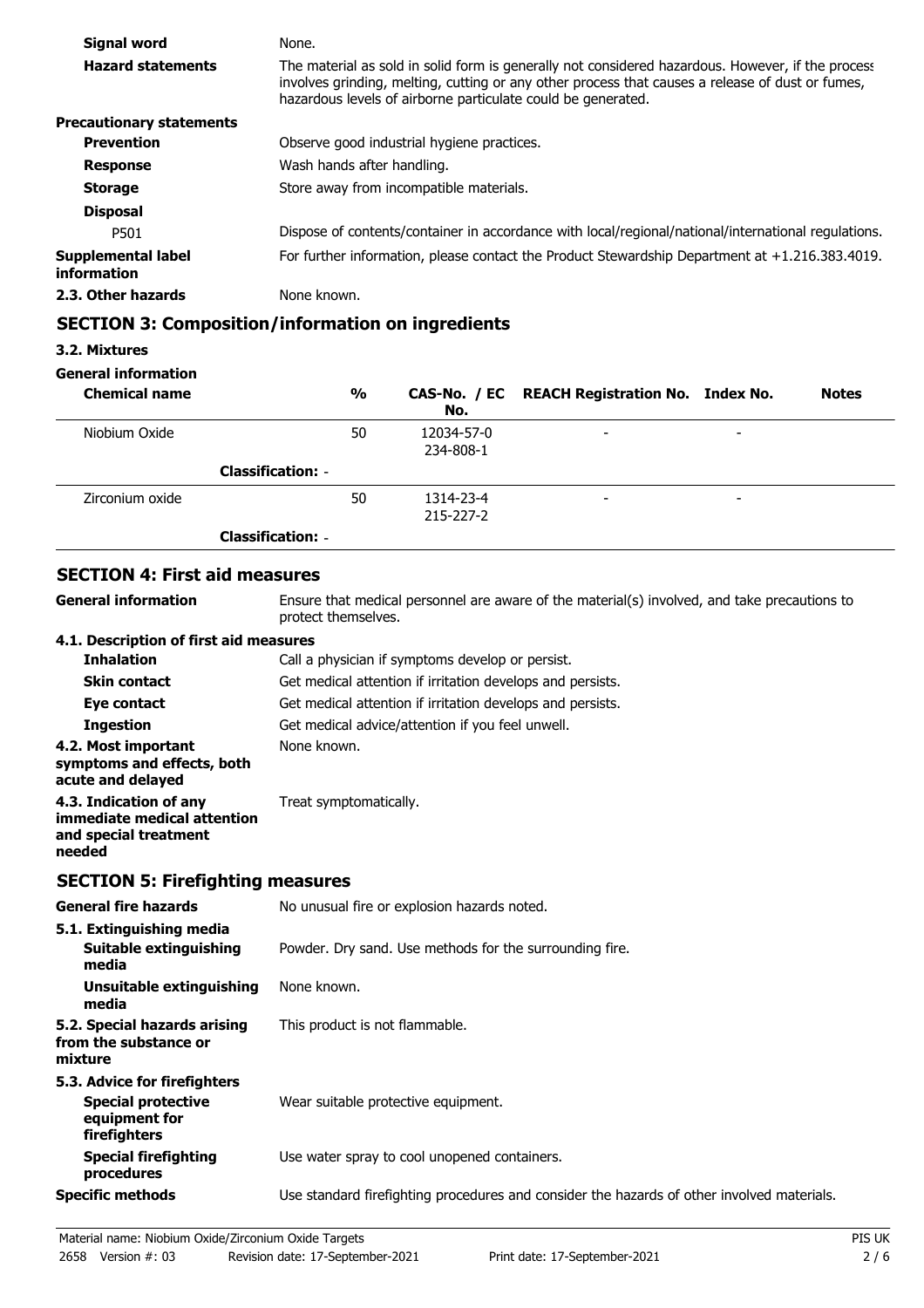## **SECTION 6: Accidental release measures**

|                                                                                                                                                                                                                                                                                                                                                                                      | 6.1. Personal precautions, protective equipment and emergency procedures            |
|--------------------------------------------------------------------------------------------------------------------------------------------------------------------------------------------------------------------------------------------------------------------------------------------------------------------------------------------------------------------------------------|-------------------------------------------------------------------------------------|
| For non-emergency<br>personnel                                                                                                                                                                                                                                                                                                                                                       | Keep unnecessary personnel away. For personal protection, see section 8 of the PIS. |
| For emergency<br>responders                                                                                                                                                                                                                                                                                                                                                          | Use personal protection recommended in Section 8 of the PIS.                        |
| 6.2. Environmental<br>precautions                                                                                                                                                                                                                                                                                                                                                    | Collect spillage.                                                                   |
| 6.3. Methods and material for<br>containment and cleaning up                                                                                                                                                                                                                                                                                                                         | Collect spillage. For waste disposal, see section 13 of the PIS.                    |
| 6.4. Reference to other<br>sections                                                                                                                                                                                                                                                                                                                                                  | Not available.                                                                      |
| $\overline{A}$ $\overline{B}$ $\overline{A}$ $\overline{B}$ $\overline{B}$ $\overline{B}$ $\overline{B}$ $\overline{B}$ $\overline{B}$ $\overline{B}$ $\overline{B}$ $\overline{B}$ $\overline{B}$ $\overline{B}$ $\overline{B}$ $\overline{B}$ $\overline{B}$ $\overline{B}$ $\overline{B}$ $\overline{B}$ $\overline{B}$ $\overline{B}$ $\overline{B}$ $\overline{B}$ $\overline{$ |                                                                                     |

### **SECTION 7: Handling and storage**

| 7.1. Precautions for safe<br>handling                                          | Wash thoroughly after handling. Observe good industrial hygiene practices. |
|--------------------------------------------------------------------------------|----------------------------------------------------------------------------|
| 7.2. Conditions for safe<br>storage, including any<br><i>incompatibilities</i> | Store away from incompatible materials (see Section 10 of the PIS).        |
| 7.3. Specific end use(s)                                                       | Not available.                                                             |

## **SECTION 8: Exposure controls/personal protection**

### **8.1. Control parameters**

#### **Occupational exposure limits**

| UK. EH40 Workplace Exposure Limits (WELs)<br><b>Components</b> | <b>Type</b>                                                           | <b>Value</b>                                                                                                                                                                                                                                                                                                                                                                                           |  |  |
|----------------------------------------------------------------|-----------------------------------------------------------------------|--------------------------------------------------------------------------------------------------------------------------------------------------------------------------------------------------------------------------------------------------------------------------------------------------------------------------------------------------------------------------------------------------------|--|--|
| Zirconium oxide (CAS<br>1314-23-4)                             | <b>STEL</b>                                                           | 10 mg/m3                                                                                                                                                                                                                                                                                                                                                                                               |  |  |
|                                                                | <b>TWA</b>                                                            | $5$ mg/m $3$                                                                                                                                                                                                                                                                                                                                                                                           |  |  |
| <b>Biological limit values</b>                                 | No biological exposure limits noted for the ingredient(s).            |                                                                                                                                                                                                                                                                                                                                                                                                        |  |  |
| <b>Recommended monitoring</b><br>procedures                    | Follow standard monitoring procedures.                                |                                                                                                                                                                                                                                                                                                                                                                                                        |  |  |
| <b>Derived no effect levels</b><br>(DNELs)                     | Not available.                                                        |                                                                                                                                                                                                                                                                                                                                                                                                        |  |  |
| <b>Predicted no effect</b><br>concentrations (PNECs)           | Not available.                                                        |                                                                                                                                                                                                                                                                                                                                                                                                        |  |  |
| <b>Exposure guidelines</b>                                     | This material does not have established exposure limits.              |                                                                                                                                                                                                                                                                                                                                                                                                        |  |  |
| 8.2. Exposure controls                                         |                                                                       |                                                                                                                                                                                                                                                                                                                                                                                                        |  |  |
| <b>Appropriate engineering</b><br>controls                     |                                                                       | Good general ventilation (typically 10 air changes per hour) should be used. Ventilation rates should<br>be matched to conditions. If applicable, use process enclosures, local exhaust ventilation, or other<br>engineering controls to maintain airborne levels below recommended exposure limits. If exposure<br>limits have not been established, maintain airborne levels to an acceptable level. |  |  |
|                                                                | Individual protection measures, such as personal protective equipment |                                                                                                                                                                                                                                                                                                                                                                                                        |  |  |
| <b>General information</b>                                     | As a standard hygiene practice, wash hands before eating or smoking.  |                                                                                                                                                                                                                                                                                                                                                                                                        |  |  |
| Eye/face protection                                            | Wear safety glasses with side shields (or goggles).                   |                                                                                                                                                                                                                                                                                                                                                                                                        |  |  |
| <b>Skin protection</b>                                         |                                                                       |                                                                                                                                                                                                                                                                                                                                                                                                        |  |  |
| - Hand protection                                              |                                                                       | Wear gloves to prevent metal cuts and skin abrasions during handling.                                                                                                                                                                                                                                                                                                                                  |  |  |
| - Other                                                        | Use personal protective equipment as required.                        |                                                                                                                                                                                                                                                                                                                                                                                                        |  |  |
| <b>Respiratory protection</b>                                  |                                                                       | In case of insufficient ventilation, wear suitable respiratory equipment.                                                                                                                                                                                                                                                                                                                              |  |  |
| <b>Thermal hazards</b>                                         | Wear appropriate thermal protective clothing, when necessary.         |                                                                                                                                                                                                                                                                                                                                                                                                        |  |  |
| <b>Hygiene measures</b>                                        | remove contaminants.                                                  | Always observe good personal hygiene measures, such as washing after handling the material and<br>before eating, drinking, and/or smoking. Routinely wash work clothing and protective equipment to                                                                                                                                                                                                    |  |  |
| <b>Environmental exposure</b><br>controls                      | Environmental manager must be informed of all major releases.         |                                                                                                                                                                                                                                                                                                                                                                                                        |  |  |

## **SECTION 9: Physical and chemical properties**

#### **9.1. Information on basic physical and chemical properties**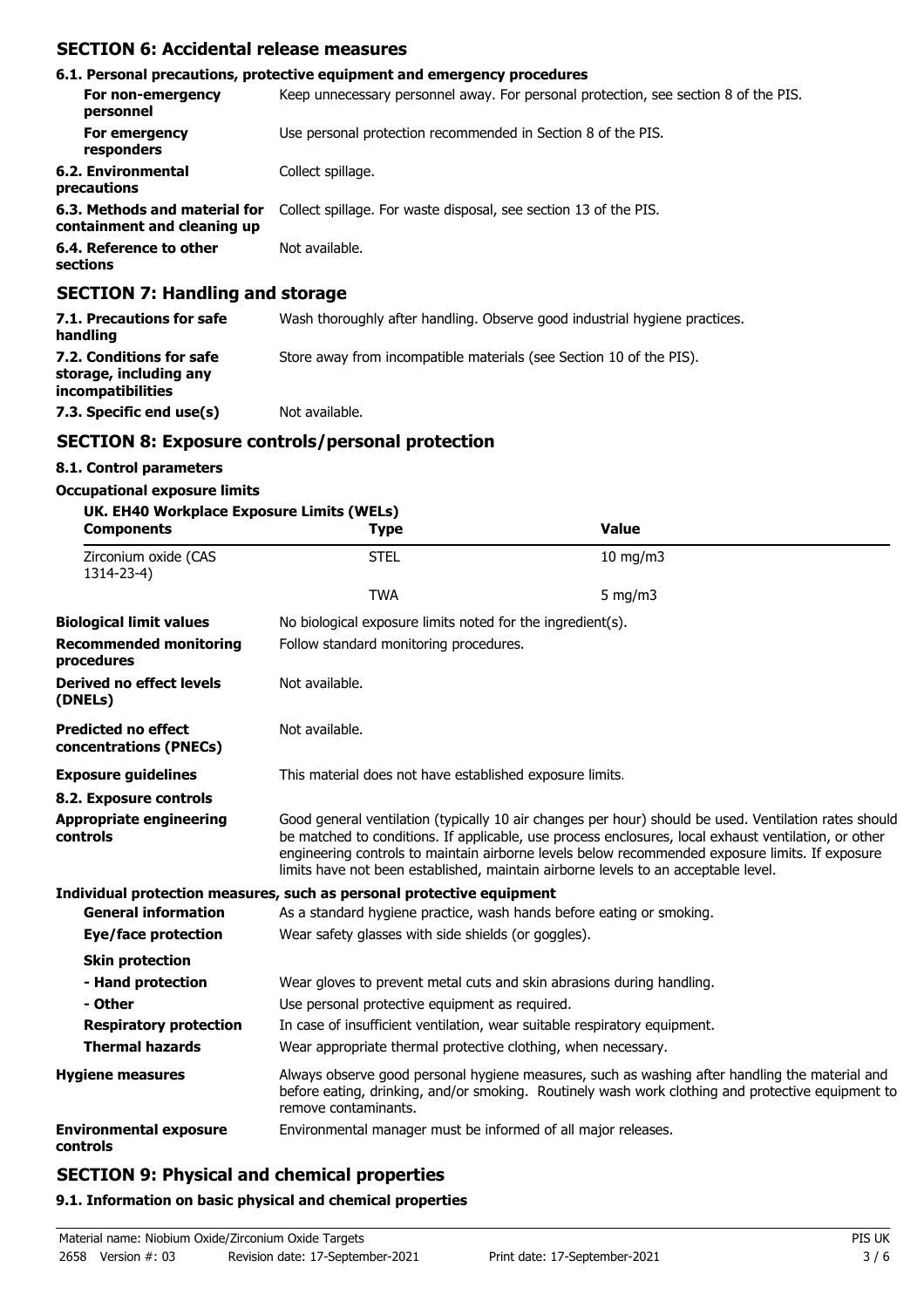| <b>Appearance</b>                                 |                                                                   |
|---------------------------------------------------|-------------------------------------------------------------------|
| <b>Physical state</b>                             | Solid.                                                            |
| Form                                              | Solid.                                                            |
| Colour                                            | Silver.                                                           |
| Odour                                             | None.                                                             |
| <b>Odour threshold</b>                            | Not applicable.                                                   |
| pH                                                | Not applicable.                                                   |
| <b>Melting point/freezing point</b>               | 2200 - 2400 °C (3992 - 4352 °F) estimated / Not applicable.       |
| Initial boiling point and<br>boiling range        | Not applicable.                                                   |
| <b>Flash point</b>                                | Not applicable.                                                   |
| <b>Evaporation rate</b>                           | Not applicable.                                                   |
| <b>Flammability (solid, gas)</b>                  | None known.                                                       |
| <b>Vapour pressure</b>                            | Not applicable.                                                   |
| <b>Vapour density</b>                             | Not applicable.                                                   |
| <b>Relative density</b>                           | Not applicable.                                                   |
| Solubility(ies)                                   |                                                                   |
| <b>Solubility (water)</b>                         | Insoluble.                                                        |
| <b>Partition coefficient</b><br>(n-octanol/water) | Not applicable.<br>Not applicable.                                |
| <b>Auto-ignition temperature</b>                  | Not applicable.                                                   |
| <b>Decomposition temperature</b>                  | Not applicable.                                                   |
| <b>Viscosity</b>                                  | Not applicable.                                                   |
| <b>Explosive properties</b>                       | Not explosive.                                                    |
| <b>Oxidising properties</b>                       | Not oxidising.                                                    |
| 9.2. Other information                            |                                                                   |
| <b>Density</b>                                    | $8.10 - 8.40$ g/cm3                                               |
| <b>SECTION 10: Stability and reactivity</b>       |                                                                   |
| 10.1. Reactivity                                  | The product is stable and non-reactive under normal conditions of |

| 10.1. Reactivity                            | The product is stable and non-reactive under normal conditions of use, storage and transport. |
|---------------------------------------------|-----------------------------------------------------------------------------------------------|
| 10.2. Chemical stability                    | Material is stable under normal conditions.                                                   |
| 10.3. Possibility of hazardous<br>reactions | No dangerous reaction known under conditions of normal use.                                   |
| 10.4. Conditions to avoid                   | Contact with incompatible materials.                                                          |
| 10.5. Incompatible materials                | Strong bases. Strong oxidising agents. Halogens.                                              |
| 10.6. Hazardous<br>decomposition products   | No hazardous decomposition products are known.                                                |

## **SECTION 11: Toxicological information**

| <b>General information</b>               | Occupational exposure to the substance or mixture may cause adverse effects. |
|------------------------------------------|------------------------------------------------------------------------------|
| Information on likely routes of exposure |                                                                              |
| <b>Inhalation</b>                        | Not likely, due to the form of the product.                                  |
| <b>Skin contact</b>                      | Not likely, due to the form of the product.                                  |
| Eye contact                              | Not likely, due to the form of the product.                                  |
| <b>Ingestion</b>                         | Expected to be a low ingestion hazard.                                       |
| <b>Symptoms</b>                          | None known.                                                                  |

## **11.1. Information on toxicological effects**

| <b>Acute toxicity</b>                | None known.                                 |
|--------------------------------------|---------------------------------------------|
| <b>Skin corrosion/irritation</b>     | Not classified.                             |
| Serious eye damage/eye<br>irritation | Not likely, due to the form of the product. |
| <b>Respiratory sensitisation</b>     | Not a respiratory sensitizer.               |
| <b>Skin sensitisation</b>            | Not a skin sensitiser.                      |
| <b>Germ cell mutagenicity</b>        | Not classified.                             |
| Carcinogenicity                      | Not classified.                             |
|                                      |                                             |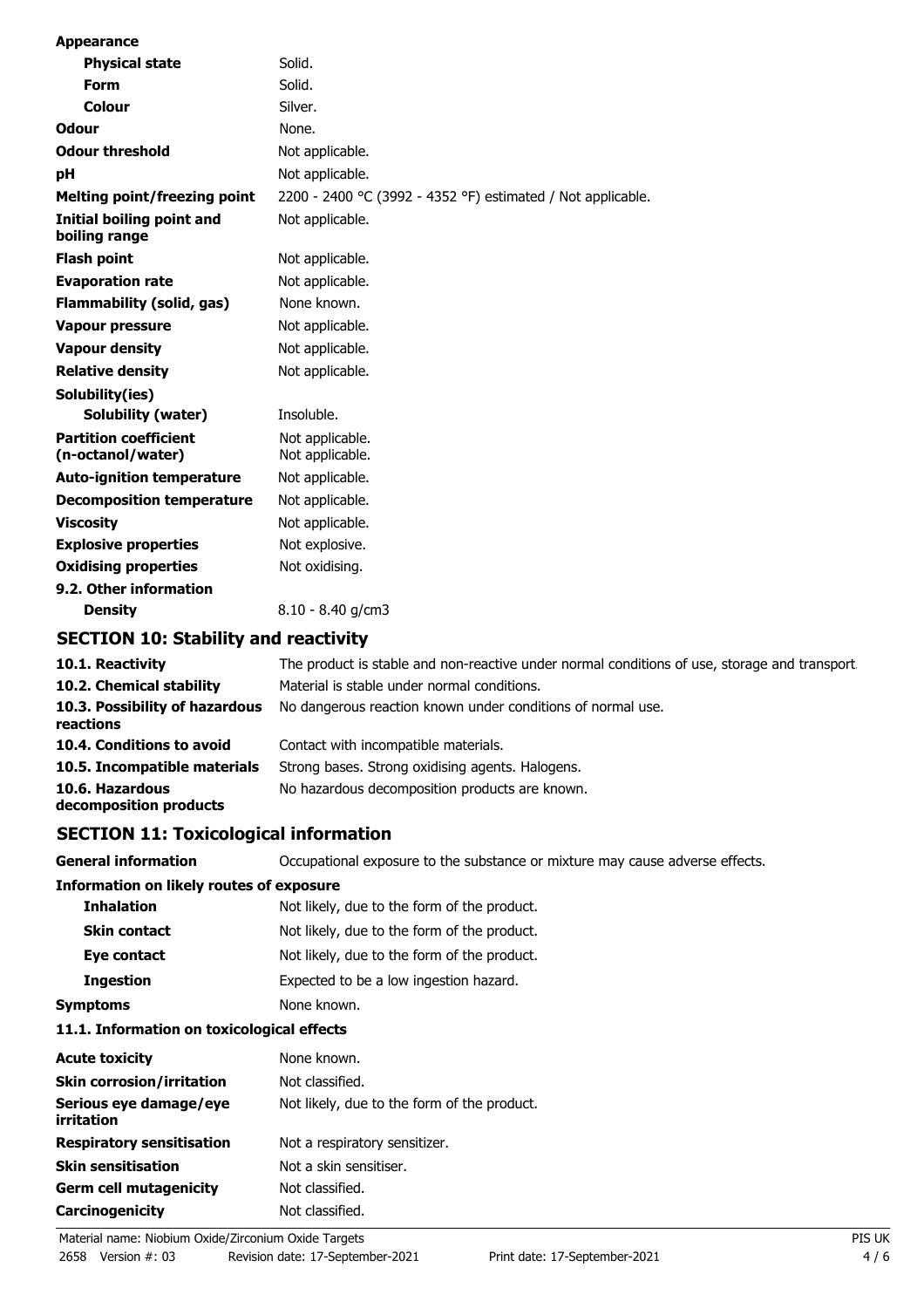| <b>Reproductive toxicity</b>                          | Not classified.                                           |
|-------------------------------------------------------|-----------------------------------------------------------|
| Specific target organ toxicity<br>- single exposure   | Not classified.                                           |
| Specific target organ toxicity<br>- repeated exposure | Not classified.                                           |
| <b>Aspiration hazard</b>                              | Not an aspiration hazard.                                 |
| Mixture versus substance<br>information               | No information available.                                 |
| <b>Other information</b>                              | This product has no known adverse effect on human health. |

## **SECTION 12: Ecological information**

| 12.1. Toxicity                                            | No toxicity data noted for the ingredient(s).                                                                                                                                              |
|-----------------------------------------------------------|--------------------------------------------------------------------------------------------------------------------------------------------------------------------------------------------|
| 12.2. Persistence and<br>degradability                    | No data is available on the degradability of this product.                                                                                                                                 |
| 12.3. Bioaccumulative<br>potential                        | No data available.                                                                                                                                                                         |
| <b>Partition coefficient</b><br>n-octanol/water (log Kow) | Not applicable.                                                                                                                                                                            |
| <b>Bioconcentration factor (BCF)</b>                      | Not available.                                                                                                                                                                             |
| 12.4. Mobility in soil                                    | No data available.                                                                                                                                                                         |
| 12.5. Results of PBT and<br><b>vPvB</b> assessment        | Not a PBT or vPvB substance or mixture.                                                                                                                                                    |
| 12.6. Other adverse effects                               | No other adverse environmental effects (e.g. ozone depletion, photochemical ozone creation<br>potential, endocrine disruption, global warming potential) are expected from this component. |

## **SECTION 13: Disposal considerations**

### **13.1. Waste treatment methods**

| <b>Residual waste</b>                  | Dispose of in accordance with local regulations. Empty containers or liners may retain some product<br>residues. This material and its container must be disposed of in a safe manner (see: Disposal<br>instructions). |
|----------------------------------------|------------------------------------------------------------------------------------------------------------------------------------------------------------------------------------------------------------------------|
| <b>Contaminated packaging</b>          | Empty containers should be taken to an approved waste handling site for recycling or disposal.                                                                                                                         |
| <b>EU waste code</b>                   | Not available.                                                                                                                                                                                                         |
| <b>Disposal</b><br>methods/information | Collect and reclaim or dispose in sealed containers at licensed waste disposal site.                                                                                                                                   |
| <b>Special precautions</b>             | Dispose in accordance with all applicable regulations.                                                                                                                                                                 |

### **SECTION 14: Transport information**

#### **ADR**

14.1. - 14.6.: Not regulated as dangerous goods.

#### **RID**

14.1. - 14.6.: Not regulated as dangerous goods.

## **ADN**

14.1. - 14.6.: Not regulated as dangerous goods.

### **IATA**

14.1. - 14.6.: Not regulated as dangerous goods.

## **IMDG**

14.1. - 14.6.: Not regulated as dangerous goods.

## **SECTION 15: Regulatory information**

## **15.1. Safety, health and environmental regulations/legislation specific for the substance or mixture**

## **EU regulations**

**Regulation (EC) No. 1005/2009 on substances that deplete the ozone layer, Annex I and II, as amended** Not listed.

**Regulation (EU) 2019/1021 On persistent organic pollutants (recast), as amended** Not listed.

**Regulation (EU) No. 649/2012 concerning the export and import of dangerous chemicals, Annex I, Part 1 as amended**

Not listed.